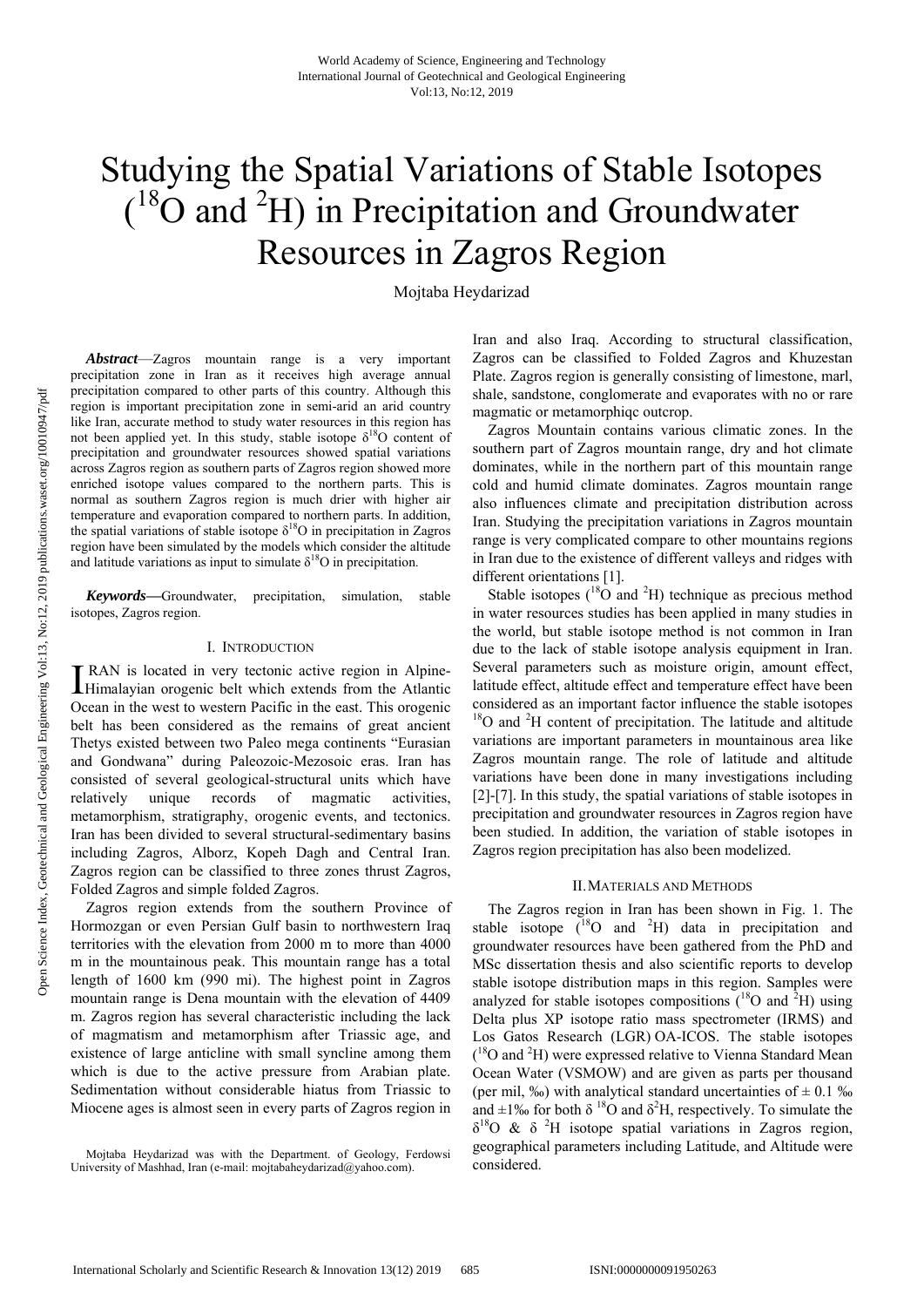## III. RESULTS AND DISCUSSION

## *A. Studying Iso-Distribution Map of δ18O, δ<sup>2</sup> H and d Excess in Precipitation and Groundwater Resources in Zagros Region*

In Zagros region in Iran, the variation in stable isotope of precipitation and groundwater (Fig. 2) distribution corresponds well except for anomalies spot between groundwater and precipitation observed in some parts. This may be due to recharge of groundwater by depleted high elevation precipitation instead of local precipitation. In most of the stations, groundwater samples depicted small depletion compare to precipitation. The D excess demonstrates more complicated patterns as two obvious anomalies have been observed in groundwater and precipitation data. In the eastern and northern part of Zagros region, D excess demonstrated more depleted values compared to precipitation followed by depleted  $\delta^{18}O$  and  $\delta^2H$  values and demonstrated groundwater recharge by high elevation precipitation. In contrast, in central part of Zagros region, more enriched value of D excess is followed by more depleted  $\delta^{18}O$  and  $\delta^2H$  due to groundwater recharge by high elevation precipitation which is generated from cold region. However, local precipitation influenced by secondary evaporation depicted depleted D excess. Secondary evaporation observed in local precipitation in this region was also in close agreement with hot and semi-dry climate dominated in this part of Iran.



Fig. 1 Location of the study region (Zagros) in Iran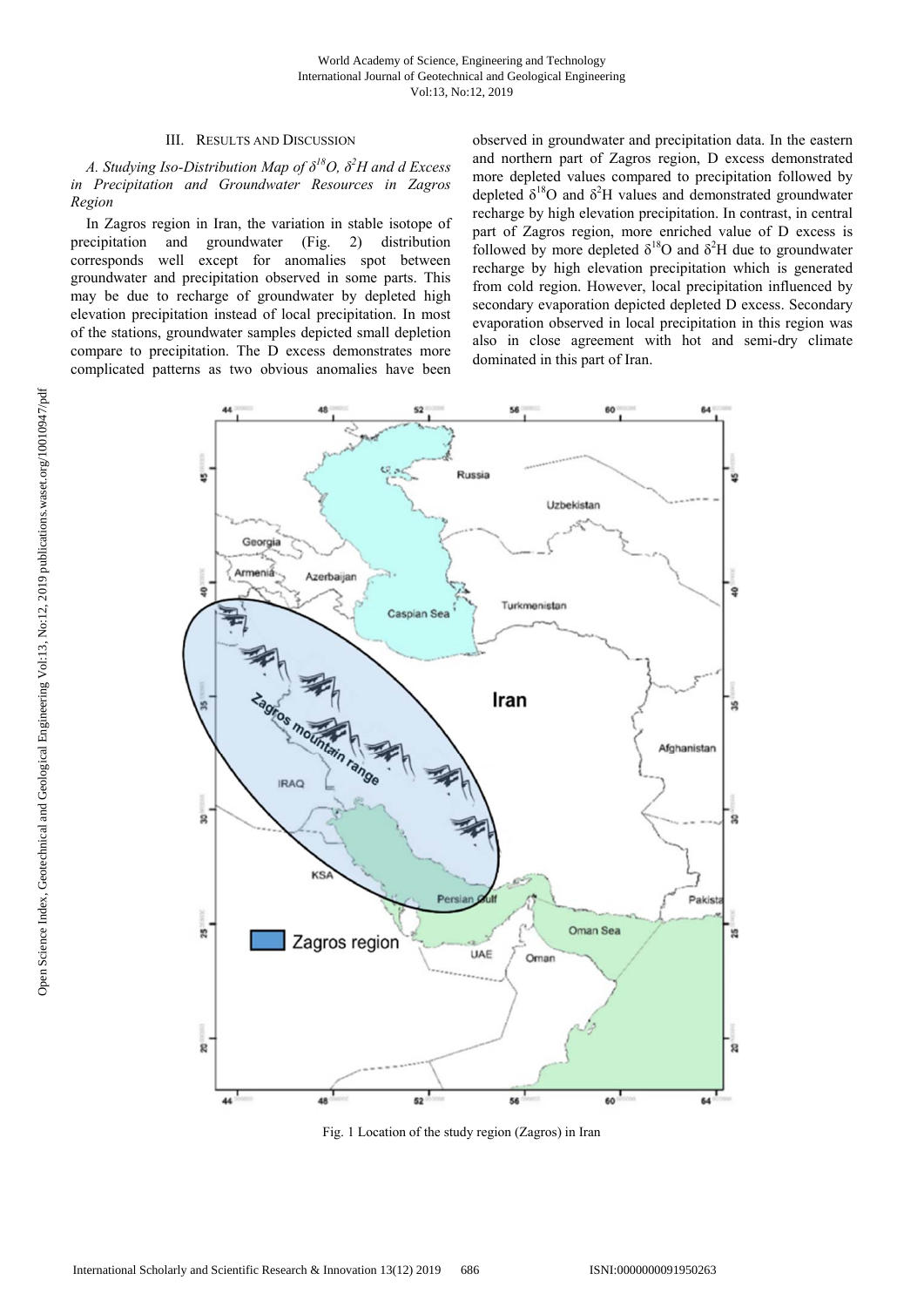

Fig. 2 Distribution of  $\delta^{18}O$ ,  $\delta^2H$  and d excess in groundwater samples across Zagros region and mean  $\delta^{18}O$ ,  $\delta^2H$  and d excess precipitation contour map

## *B. Average δ18O Isotope Content Dependence to Latitude in Precipitation*

Determination latitude and altitude variation effect on  $\delta^{18}O$ fluctuation in precipitation have been studied firstly by [5], [8] have been studied, the  $\delta^{18}O$  isotope correlation relative to latitude in USA and Greece precipitation. In all these studies, they have modelized the effect of latitude and altitude through two step regression technique. In the first step, they used stations at <200 m elevation to evaluate latitudinal variation while, the effect of topography has been minimized. Mean annual  $\delta^{18}O$  in precipitation have been modelized using Sinusoid curve fitting method and second-order polynomial best describes the correlation between  $\delta^{18}$ O (dependent variable) and latitude (independent variables) in global scale. In our study, as no stations with <200-meter elevation exist in North Iran, studying latitude effect on  $\delta^{18}$ O can only be done for Zagros region (1).

$$
\delta^{18}O_{PPT} = -0.0776 \text{[Lat]}^2 + 3.9293 \text{[Lat]} - 49.241 \quad r^2 = 87.14 \quad (1)
$$

To study simulation effect of altitude and latitude for stations over 200-meter elevation, firstly  $\delta^{18}$ O value is calculated for all the stations using (1), deviations are observed between the measured  $\delta^{18}O$  and the calculated  $\delta^{18}O$ in stations with > 200-meter elevation, and deviation increment occurs by station elevation increment. The effect of altitude is considered as the least squares' regression between station altitude and residuals (the difference observed between measured  $\delta^{18}$ O and calculated values (2)) [8].

$$
RES_{PPT} = -0.0017 \text{ Alt} \qquad r^2 = 0.433 \tag{2}
$$

To study the simultaneous effect of latitude and altitude on the isotopic composition of precipitation in >200-meter elevation stations in Zagros region, both equations (1) and (2) are added, resulting in a first order estimation of  $\delta^{18}O$  in >200meter elevation stations (3) [8].

$$
\delta^{18}O_{PPT} = -0.0776[Lat]^2 + 3.9293[Lat] - 0.0017 [Alt] - 49.241 (3)
$$

The distribution map of  $\delta^{18}O$  in precipitation, the simulated  $\delta^{18}$ O and the measured  $\delta^{18}$ O in the studied station and residual map of precipitation in Zagros region are shown in Fig. 3.

Differences are observed between the measured and simulated values by model ranges from -3.82 to 7.68 ‰. In southern part of Zagros region in the vicinity of the Persian Gulf, the model estimated more enriched value compared to measured ones. However, in northern part of Zagros region, the simulated values are much more depleted compared to the measured values, which demonstrate the dominant influences of other parameters that have not been considered in simulation such as storm track trajectory, relative humidity, continental and amount effects which reduce the depletion gradient from southern to northern part of Zagros region.

## IV. CONCLUSION

Zagros region is very important for Iran as this region receives much larger amount of precipitation compared to other parts of Iran. Application of accurate stable isotope method in both groundwater and precipitation in this region showed that both precipitation and groundwater resources showed more enriched isotope values in southern Zagros